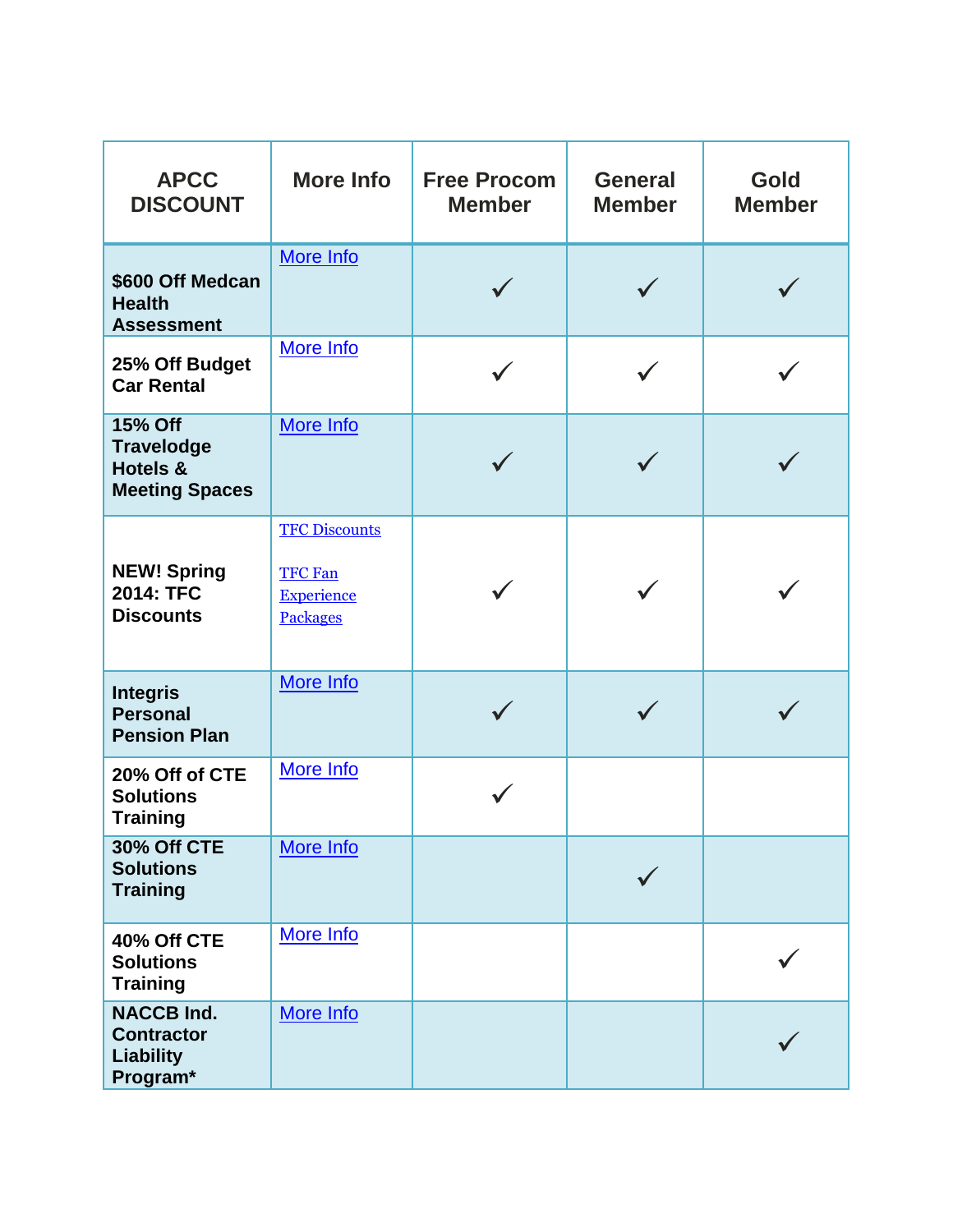| <b>APCC</b><br><b>DISCOUNT</b>                                   | <b>More Info</b>                                                                        | <b>Free Procom</b><br><b>Member</b> | <b>General</b><br><b>Member</b> | <b>Gold</b><br><b>Member</b> |
|------------------------------------------------------------------|-----------------------------------------------------------------------------------------|-------------------------------------|---------------------------------|------------------------------|
| <b>LMS PROLINK</b><br><b>Group Health &amp;</b><br><b>Dental</b> | *Includes<br><b>Fitness</b><br><b>Coach</b><br><b>Connects</b><br>Program*<br>More Info |                                     |                                 |                              |
| <b>LMS PROLINK</b><br><b>Group RSP</b>                           | More Info                                                                               |                                     |                                 |                              |
| <b>LMS PROLINK</b><br><b>Liability and</b><br><b>E&amp;O</b>     | More Info                                                                               |                                     |                                 |                              |
| <b>LMS PROLINK</b><br><b>Home &amp; Auto</b>                     | More Info                                                                               |                                     |                                 |                              |
| *NEW*<br><b>Beneguard</b>                                        | More Info                                                                               |                                     |                                 |                              |

\*Available only to those working on contract with a member staffing agency of the NACCB (includes Procom). Please Read the FAQ then LOGIN with username PROCOM and password pro21com to apply!

## **LEARN MORE ABOUT GENERAL MEMBER BENEFITS – CONTACTS**

To learn more about **Medcan Comprehensive Health Assessments**, Call Nicole at (416) 350- 5913 or email [nicolecurtis@medcan.com](mailto:nicolecurtis@medcan.com)

To learn more about **Raptors and/or Toronto FC** tickets, Call Joshua Stobnicky at (416) 815- 4317 or email [Joshua.Stobnicky@mlse.com](mailto:JOSHUA.STOBNICKY@MLSE.COM)

To learn more about **CTE Solutions** training, Call Dale Seto at (416) 284-2700 or email [dale@ctesolutions.com](mailto:dale@ctesolutions.com)